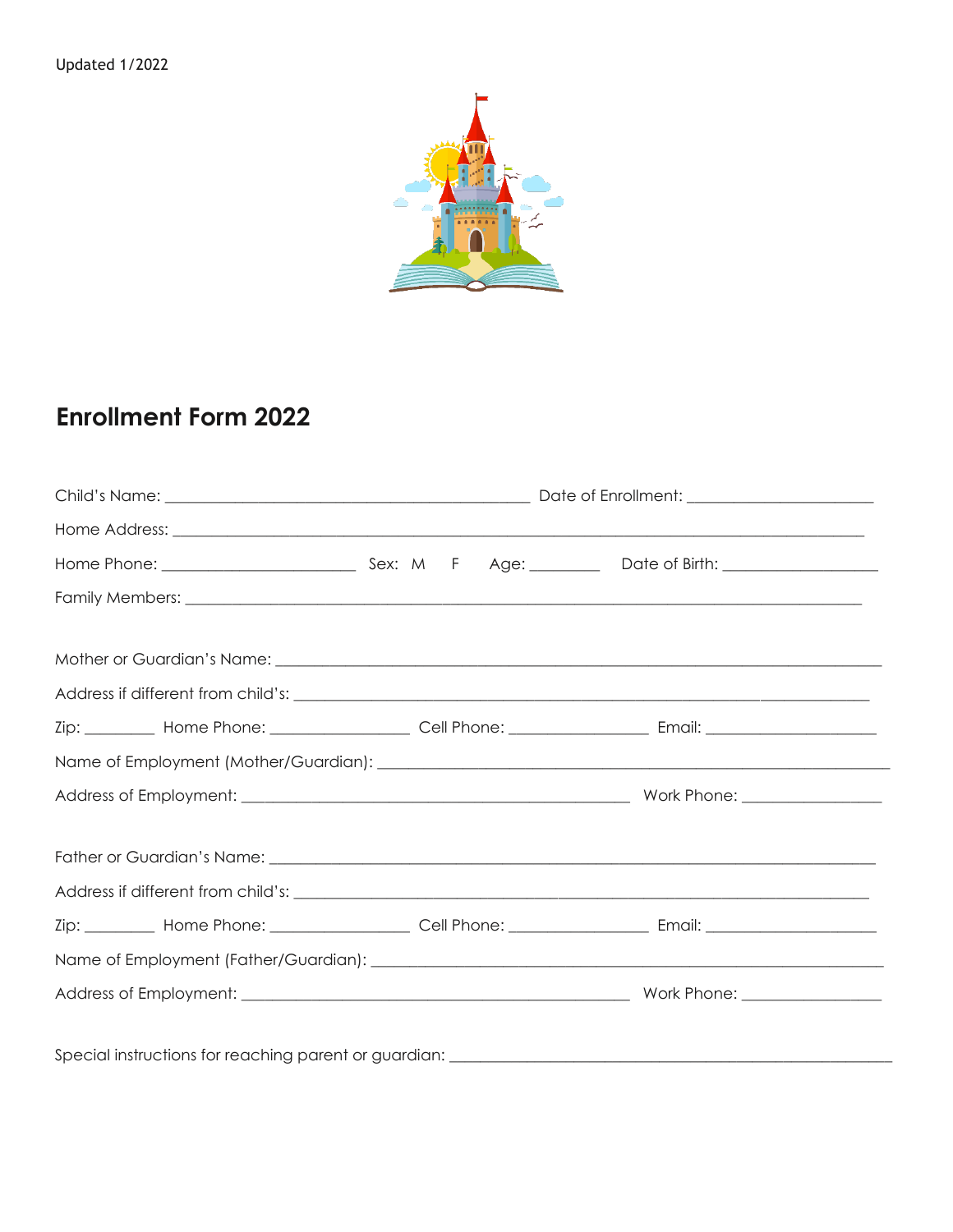Updated 1/2022 **Emergency Contacts:**

|                 | Home Phone: North Money                                                                                        | Address:                                      |  |  |
|-----------------|----------------------------------------------------------------------------------------------------------------|-----------------------------------------------|--|--|
| Work Phone:     |                                                                                                                | Relationship to child: Relationship to child: |  |  |
| <b>2.</b> Name: | Home Phone: Electronic State State State State State State State State State State State State State State Sta | Address:                                      |  |  |
| Work Phone:     |                                                                                                                | Relationship to child:                        |  |  |

## Child Pickup Information

Persons Authorized to pick up your child (Must show photo ID)

| Name, address and phone number of child's doctor:                                                                                             |  |  |  |
|-----------------------------------------------------------------------------------------------------------------------------------------------|--|--|--|
| Name, address and phone number of child's dentist:                                                                                            |  |  |  |
| Hospital of Preference (Please check one): □ UC Health Memorial Hospital<br>4050 Briargate Pkwy<br>Colorado Springs, CO 80920<br>719-364-5000 |  |  |  |

 ☐ St. Francis Medical Center 6001 E Woodmen Rd. Colorado Springs, CO 80923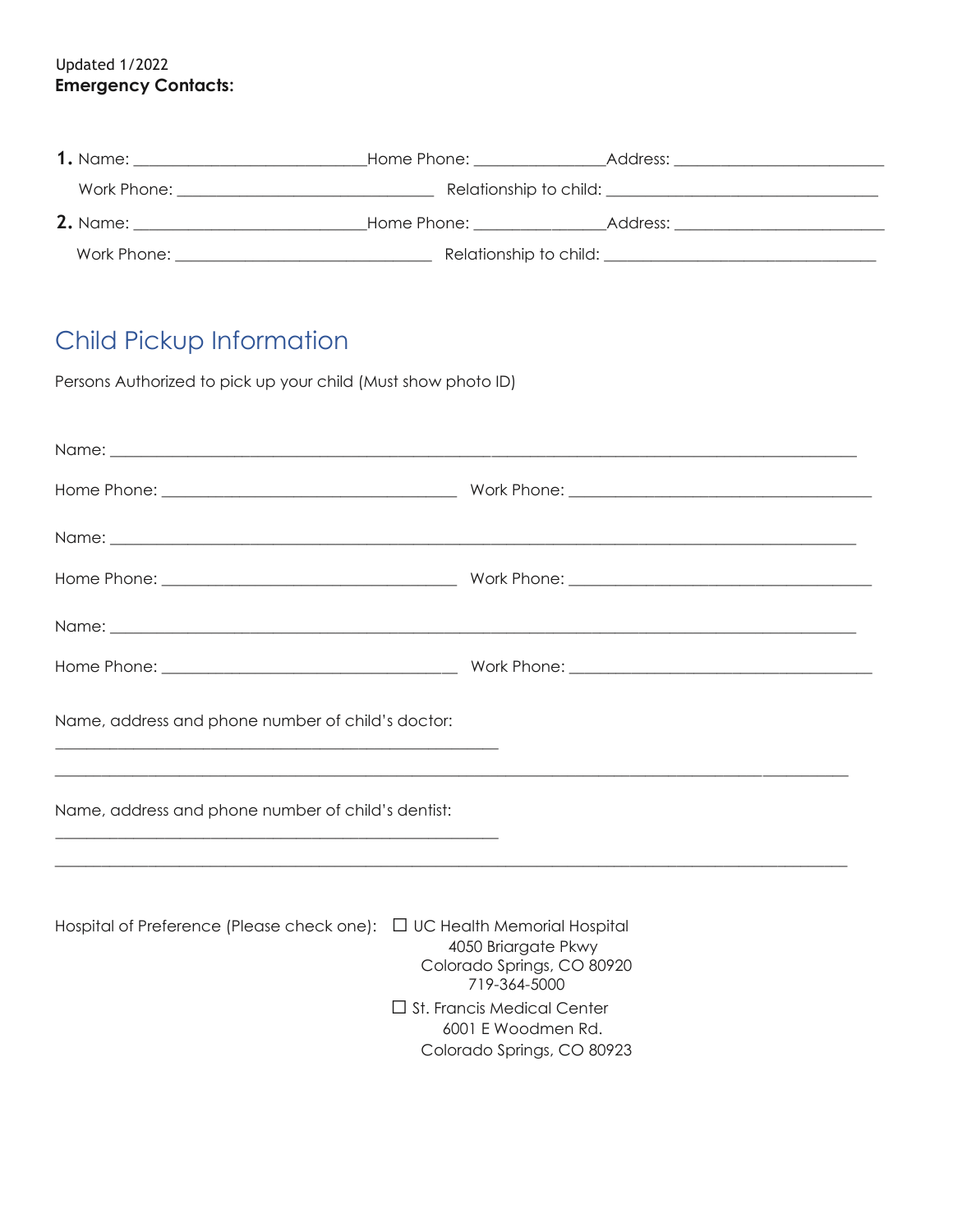Updated 1/2022

☐ Other \_\_\_\_\_\_\_\_\_\_\_\_\_\_\_\_\_\_\_\_\_\_\_\_\_\_\_\_\_\_\_\_\_\_\_\_\_\_\_\_\_\_\_\_\_\_\_

\_\_\_\_\_\_\_\_\_\_\_\_\_\_\_\_\_\_\_\_\_\_\_\_\_\_\_\_\_\_\_\_\_\_\_\_\_\_\_\_\_\_\_\_\_\_\_\_\_\_\_\_

Chronic Medical Conditions: \_\_\_\_\_\_\_\_\_\_\_\_\_\_\_\_\_\_\_\_\_\_\_\_\_\_\_\_\_\_\_\_\_\_\_\_\_\_\_\_\_\_\_\_\_\_\_\_\_\_\_\_\_\_\_\_\_\_\_\_\_\_\_\_\_\_\_\_\_\_\_\_\_\_\_\_\_\_

Does your child have a health care plan? \_\_\_\_\_\_\_\_\_\_\_\_\_\_\_\_\_\_

If yes, the health care plan must be provided on or before the first day the child is in care.

Is your child fully immunized? \_\_\_\_\_\_\_\_\_\_\_\_\_ Complete immunization records must be provided on or before the first day the child is in care.

Food Allergies: \_\_\_\_\_\_\_\_\_\_\_\_\_\_\_\_\_\_\_\_\_\_\_\_\_\_\_\_\_\_\_\_\_\_\_\_\_\_\_\_\_\_\_\_\_\_\_\_\_\_\_\_\_\_\_\_\_\_\_\_\_\_\_\_\_\_\_\_\_\_\_\_\_\_\_\_\_\_\_\_\_\_\_\_\_\_\_\_\_

| <b>Health History</b>                                                               | Allergies                                                                                                    |  |
|-------------------------------------------------------------------------------------|--------------------------------------------------------------------------------------------------------------|--|
| (Chronic or Recurring)                                                              | (Nature of Reaction)                                                                                         |  |
|                                                                                     |                                                                                                              |  |
|                                                                                     | Plant Poisoning: __________________                                                                          |  |
| Heart disease/defect: ________________                                              |                                                                                                              |  |
| Convulsions/seizures: ________________                                              | Penicillin: _________________________                                                                        |  |
|                                                                                     |                                                                                                              |  |
| Nosebleeds: ________________________                                                |                                                                                                              |  |
|                                                                                     |                                                                                                              |  |
|                                                                                     |                                                                                                              |  |
|                                                                                     |                                                                                                              |  |
| Flu or Flu Shot: ______________________                                             |                                                                                                              |  |
|                                                                                     |                                                                                                              |  |
|                                                                                     | Is the child on any medications? (Explain): example and a series of the child on any medications? (Explain): |  |
|                                                                                     |                                                                                                              |  |
|                                                                                     |                                                                                                              |  |
|                                                                                     |                                                                                                              |  |
|                                                                                     |                                                                                                              |  |
| Are there any activities that you prefer that your child <b>NOT</b> participate in? |                                                                                                              |  |
|                                                                                     |                                                                                                              |  |